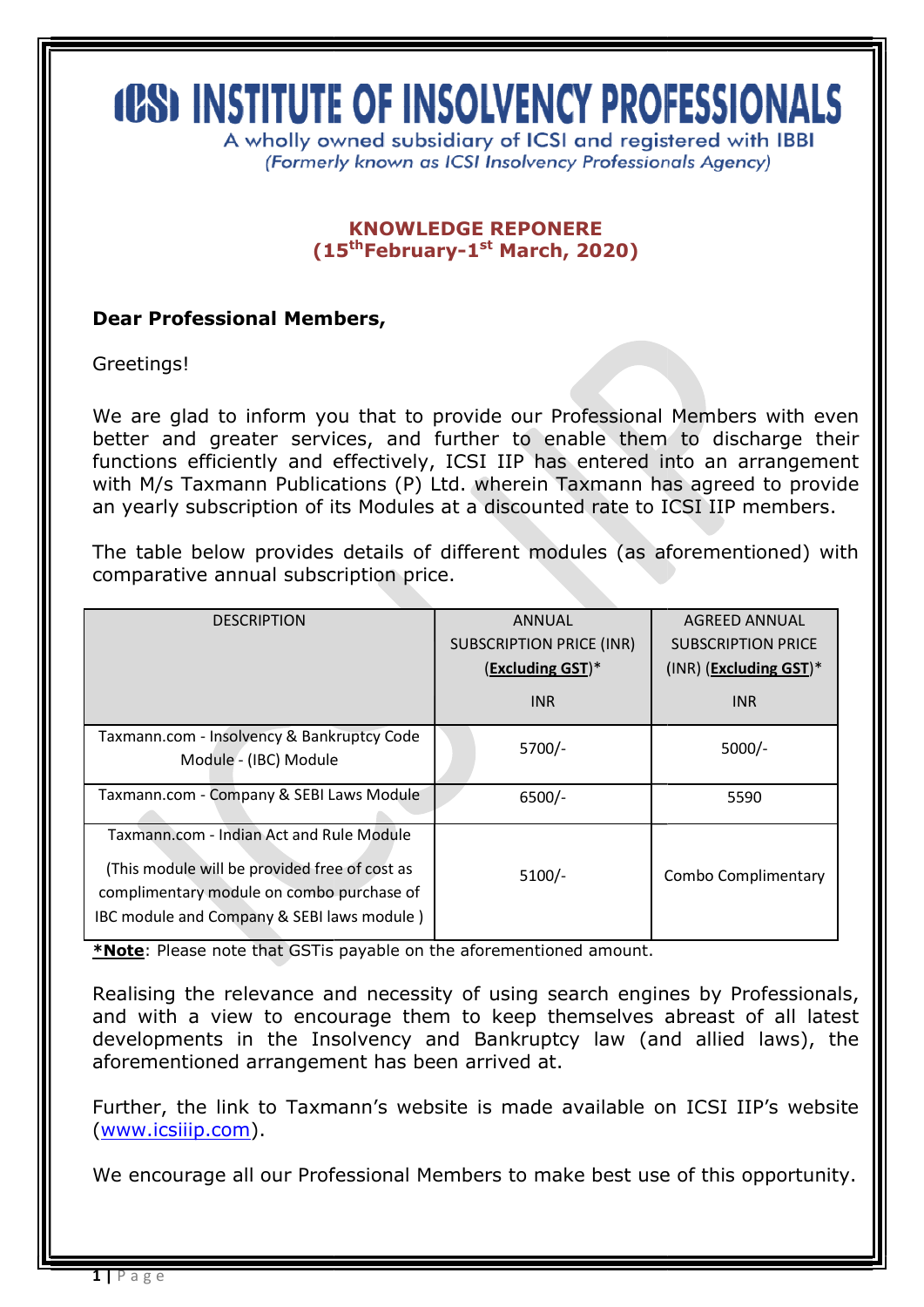### NEWS UPDATE

 Application of 37 Central laws (including IBC, 2016) extended retrospectively toJ&K

After the act of decommissioning Article 370 and the resultant withdrawal of special status wrt Jammu & Kashmir, the Union Cabinet has now made as many as 37 Central Laws applicable to the recently formed Union Territory of Jammu & Kashmir with the spirit to ensure administrative effectiveness and smooth transition,and removing any ambiguity, in line with the Constitution.

The 37 central laws ranging from Indian Penal Code, 1860 (IPC) to Income Tax Act, 1961 to Representation of the People Act, 1951 to the Insolvency and Bankruptcy Code, 2016, will now be applicable (retrospectively from October 31, 2019) to the union territories of for Jammu and Kashmir.

## Read more at:

https://economictimes.indiatimes.com/news/politics-and-nation/central-laws-toapply-retrospectively-injk/articleshow/74410116.cms?utm\_source=contentofinterest&utm\_medium=text &utm\_campaign=cppst

## > MCA notifies the Companies (Winding Up) Rules, 2020; Rules made effective from 1<sup>st</sup>April, 2020.

In pursuance of its object to facilitate 'ease of exit' to small firms, the MCA has notified the Companies (Winding Up) Rules, 2020, thus, making it easier for small firms to close down without going to the Tribunal. The Rules provide for a summary procedure for liquidation of companies which have:

- taken a deposit and its total outstanding deposit does not exceed twentyfive lakh rupees; or
- has total outstanding loan including secured loan does not exceed fifty lakh rupees; or
- has turnover upto fifty crore rupees; or
- has paid up capital not exceeding one crore rupees.

The Rules can be accessed at http://www.mca.gov.in/Ministry/pdf/Rules\_28012020.pdf.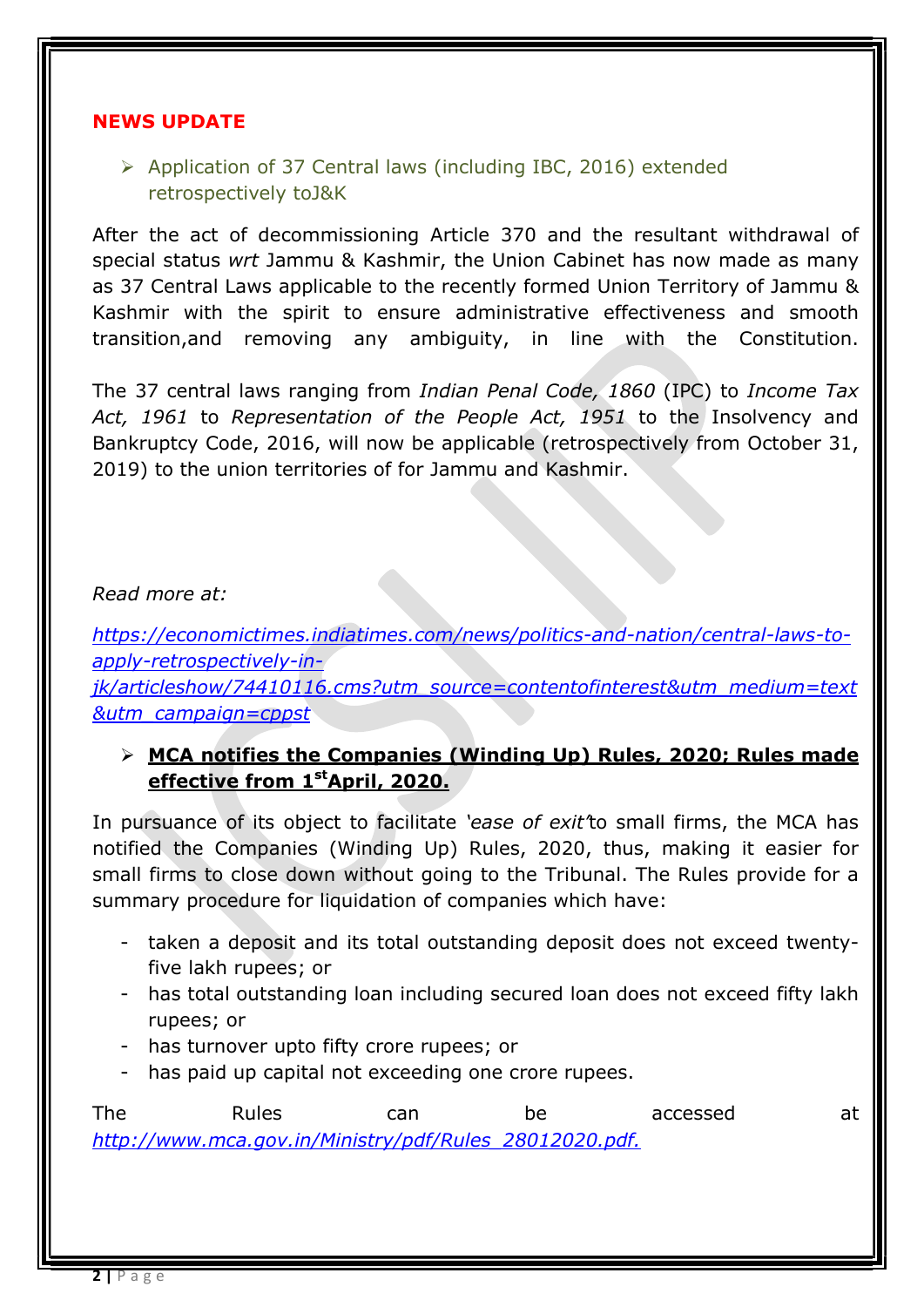# LIST OF COMPANIES THAT HAVE RECENTLY UNDERGONE LIQUIDATION

| S.<br><b>No</b> | <b>Case Title</b>                                                  | <b>Bench</b> | <b>Date of Order</b> |
|-----------------|--------------------------------------------------------------------|--------------|----------------------|
| 1.              | In the matter of Amira Pure<br>Foods Pvt. Ltd.                     | New Delhi    | 17.02.2020           |
| 2.              | In the matter of Space Matrix<br>Limited                           | Kolkata      | 17.02.2020           |
| 3.              | In the matter of Achariya<br>Techno Solutions (India) Pvt.<br>Ltd. | Kochi        | 19.02.2020           |

### BRIEF OF JUDGEMENTS

| $\mathsf{S}$ . | <b>Case Details</b>                               | Date of Order | Courts           | <b>Case link</b>                                         |
|----------------|---------------------------------------------------|---------------|------------------|----------------------------------------------------------|
| <b>No</b>      |                                                   |               |                  |                                                          |
|                |                                                   |               |                  |                                                          |
|                | Jain Interim<br>1 Anui<br>Resolution Professional | 26.02.2020    | Supreme<br>Court | https://ibbi.gov.in//uploads<br>/order/907727a75205927c2 |
|                | <i>Infratech</i><br>Jaypee<br>for                 |               |                  | d2d7689c4ece444.pdf                                      |
|                | Limited Vs Axis Bank                              |               |                  |                                                          |
|                | Limited Etc. Etc.                                 |               |                  |                                                          |

Brief: Findings of the Apex Court:

1. The following questions shall have to be examined in a given case for a Section 43 application: (i). As to whether such transfer is for the benefit of a creditor or a surety or a guarantor? (ii). As to whether such transfer is for or on account of an antecedent financial debt or operational debt or other liabilities owed by the corporate debtor? (iii). As to whether such transfer has the effect of putting such creditor or surety or guarantor in a beneficial position than it would have been in the event of distribution of assets being made in accordance with Section 53? (iv). If such transfer had been for the benefit of a related party (other than an employee), as to whether the same was made during the period of two years preceding the insolvency commencement date; and if such transfer had been for the benefit of an unrelated party, as to whether the same was made during the period of one year preceding the insolvency commencement date? (v) As to whether such transfer is not an excluded transaction in terms of sub-section (3) of Section 43?

2. Acombined application under sections 43, 45 and 66 should not have been filed as the degree of examination in preferential and undervalued & fraudulent are different. In a preferential transaction, the question of intent is not involved by virtue of legal fiction of deeming provision, whereas for undervalued transaction requires a different enquiry under section 45 and 46 in which AA is require to examine the intent if such undervalued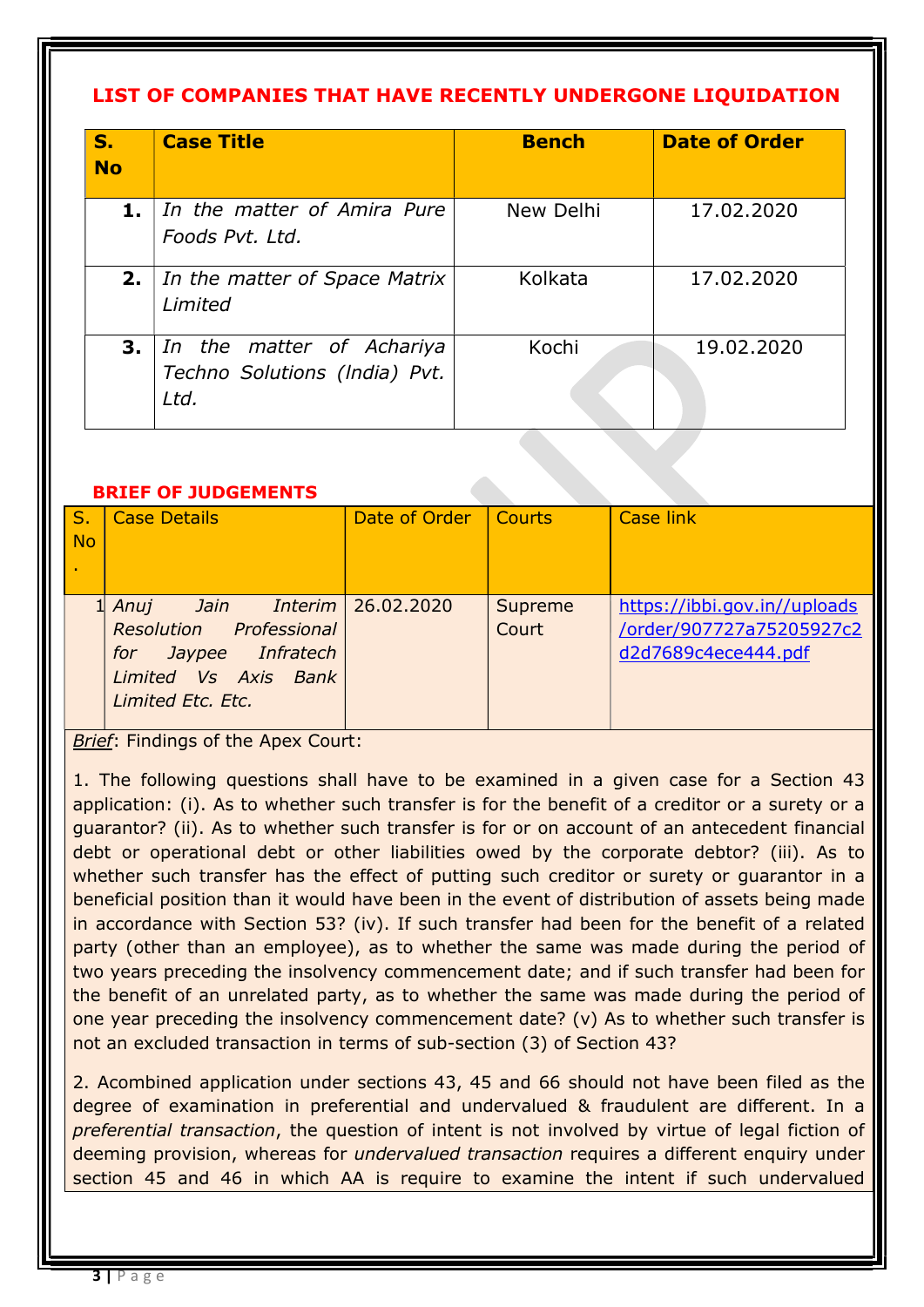transactions was to defraud the creditors.

3. If a corporate debtor has given its property in mortgage to secure the debts of a third party, it may lead to a mortgage debt and, therefore, it may fall within the definition of 'debt' under Section 3(10) of the Code. However, it would remain a debt alone and cannot partake the character of a 'financial debt' within the meaning of Section 5(8) of the Code.

| 2 Mrs. R. Mangalam v. M/S 25.02.2020 | <b>NCLAT</b> | https://nclat.nic.in/Useradm |
|--------------------------------------|--------------|------------------------------|
| <b>SPML Infra Ltd</b>                |              | in/upload/3688582515e4e8     |
|                                      |              | 05286079.pdf                 |
|                                      |              |                              |

Brief: The application under Section 7 was challenged as being time barred. The Appellant claimed that in 2004 SEBI passed orders against the Corporate Debtor. The said order was challenged by Respondent before Securities Appellate Tribunal and SAT upheld the findings of the SEBI. The Appellant also claimed that she got the copies available from SAT in 2017. It was claimed that on receipt of knowledge and getting copies from SAT the application was filed. The Appellant had referred to orders of SEBI of 2004 and orders of SAT of 2006 to save limitation.

NCLAT while stating that getting a copy of order of SEBI and SAT was not necessary for moving application under Section 7 of the Code, observed as under,

"The appellant slept over her rights from 1996. Even with some diligence she would have known what market regulator was doing. With due diligence she would have known about the orders passed by SEBI & SAT."

Hon'ble NCLAT while disposing the appeal held that the appeal was hopelessly barred by limitation and there was no error in the Order of the Adjudicating Authority.

| $3$ Neeraj Jain Director of 24.02.2020 | <b>NCLAT</b> | https://ibbi.gov.in//uploads |
|----------------------------------------|--------------|------------------------------|
| M/s Flipkart India Private             |              | /order/5a91ac556e474826e     |
| Limited v. Cloudwalker                 |              | d2c61666394cf08.pdf          |
| Streaming Technologies                 |              |                              |
| <b>Private Limited</b>                 |              |                              |
|                                        |              |                              |

Brief: The question raised in the appeal waswhether it is the discretion of the Operational Creditor, or the nature of the Operational Debt, that determines the issuance of notice in Form 3 or Form 4 under Sec 8 (1) of the Code?

NCLAT while deciding on the issue stated that if the demand notice is sent in Form 3, then the Operational Creditor has to submit the document to prove the existence of operational debt and the amount in default along with the notice. The said document may either be invoice or any other document to prove the existence of the operational debt and the amount in default. This situation may arise when the operational debt, is of such nature where no invoice is generated and hence,

"47. Thus, it is clear that the choice of issuance of demand notice u/s 8(1) of the Insolvency and Bankruptcy Code 2016, either in Form 3 or Form 4, under the Insolvency and Bankruptcy Code Application to Adjudicating Authority Rules 2016, depends on the nature of Operational Debt. Section 8(1) does not provide the Operational Creditor, with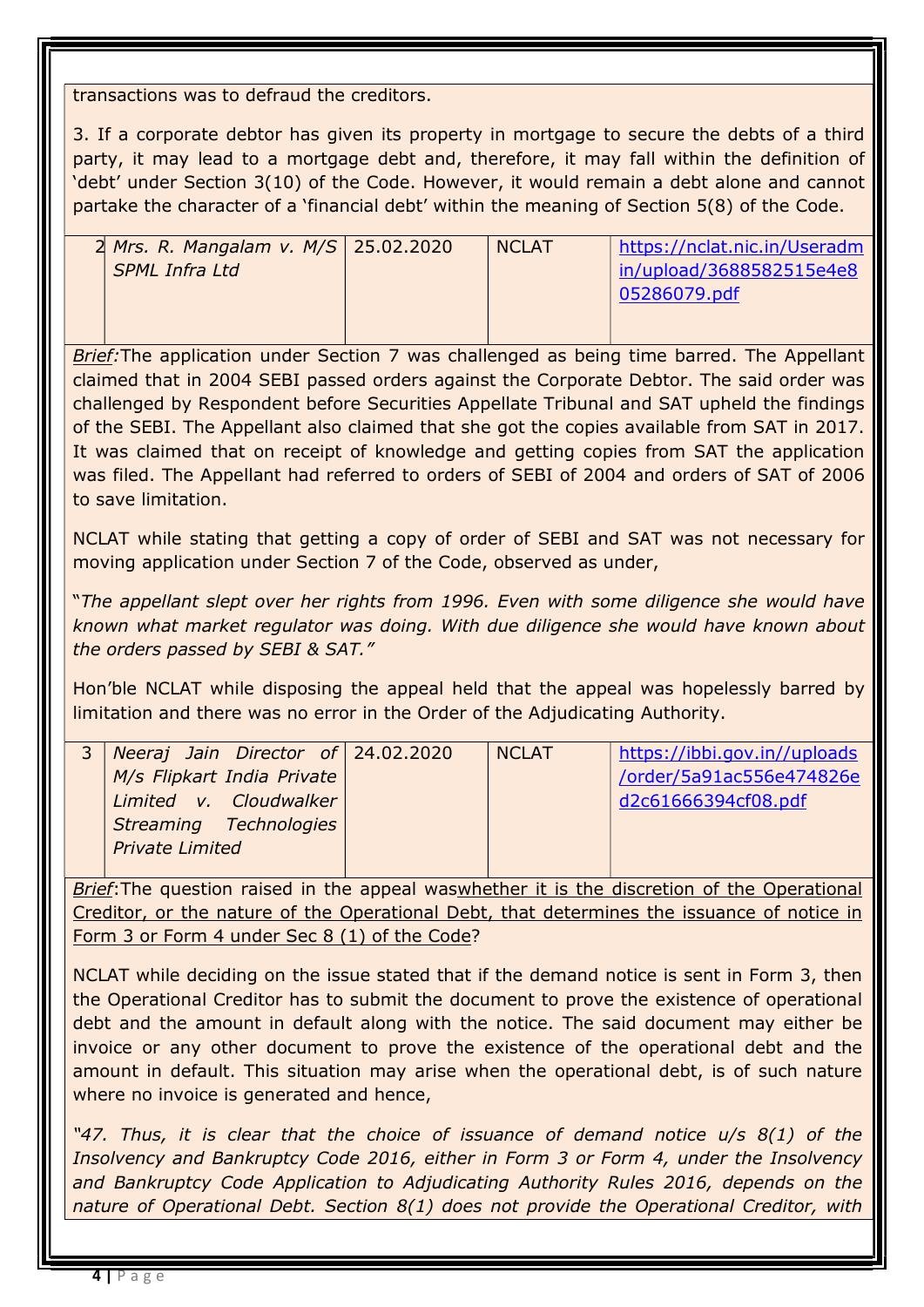the discretion to send the demand notice either Form 3 or Form 4, as per its convenience. The applicability of Form 3 or Form 4 depends on whether the invoices were generated during the course of transaction or not. It is also made clear that the copy of the invoice is not mandatory if the demand notice is issued in Form 3 of the Insolvency and Bankruptcy Code Application to Adjudicating Authority Rules 2016 provided the documents to prove the existence of operational debt and the amount in default is attached with the application."

NCLAT allowed the appeal and directed the AA to pass an order for costs. to Adjudicating Authority) Rules 2016.

|                            |  | Rakesh Kumar Gupta 20.02.2020 | <b>NCLAT</b> | https://nclat.nic.in/Useradm |
|----------------------------|--|-------------------------------|--------------|------------------------------|
| Director, M/S Gupta        |  |                               |              | in/upload/10158010475e54     |
| marriage halls Pvt. Ltd v. |  |                               |              | e66aa3e2a.pdf                |
| Mahesh Bansal Interim      |  |                               |              |                              |
| Resolution Professional    |  |                               |              |                              |
| M/S Gupta Marriage Halls   |  |                               |              |                              |
| Pvt. Ltd                   |  |                               |              |                              |
|                            |  |                               |              |                              |

Brief: The Appeal was filed by the Appellant in view of admission of an application under Section 7 of Code which was filled by Punjab National Bank (Financial Creditor) against Gupta Marriage Hall Private Limited (Corporate Debtor). The Application of the Financial Creditor was admitted by the Adjudicating Authority.

The main contention raised is that the Bank had already resorted to various proceedings under the SARFAESI Act and had also resorted to proceeding under recovery of debts due to Banks and Financial Institutions Act, 1993. As the Bank resorted to those remedies, the Bank could not have filed an Application under Section 7 of IBC and the Application should have been rejected.

NCLAT while deciding on the issue relied on the matter of Pegasus Assets Reconstruction Pvt. Ltd. Vs Haryana Concast Ltd. and Anr., and Aditya Kumar Jajodia Vs. Srei Infrastructure Finance Ltd. and Ors., to conclude that,

"The pendency of actions under the SARFAESI Act or actions under the Recovery of Debts Due to Banks and Financial Institutions Act, 1993 does not create obstruction for filling an Application under Section 7 of Insolvency and Bankruptcy Code 2016, specially in view of Section 238 of IBC. The Application is more to bring about a Resolution of Corporate Debtor than any penal action or any recovery proceedings. We do not find any substance in the Appeal."

The appeal was dismissed.

| 5   Vyomit Shares Stock & 15.02.2020 | <b>NCLAT</b> | https://nclat.nic.in/Useradm |
|--------------------------------------|--------------|------------------------------|
| Investments Pvt. Ltd. Vs.            |              | in/upload/18271877195cdd     |
| Securities and Exchange              |              | 4d2d36dab.pdf                |
| <b>Board of India (SEBI)</b>         |              |                              |
|                                      |              |                              |
|                                      |              |                              |